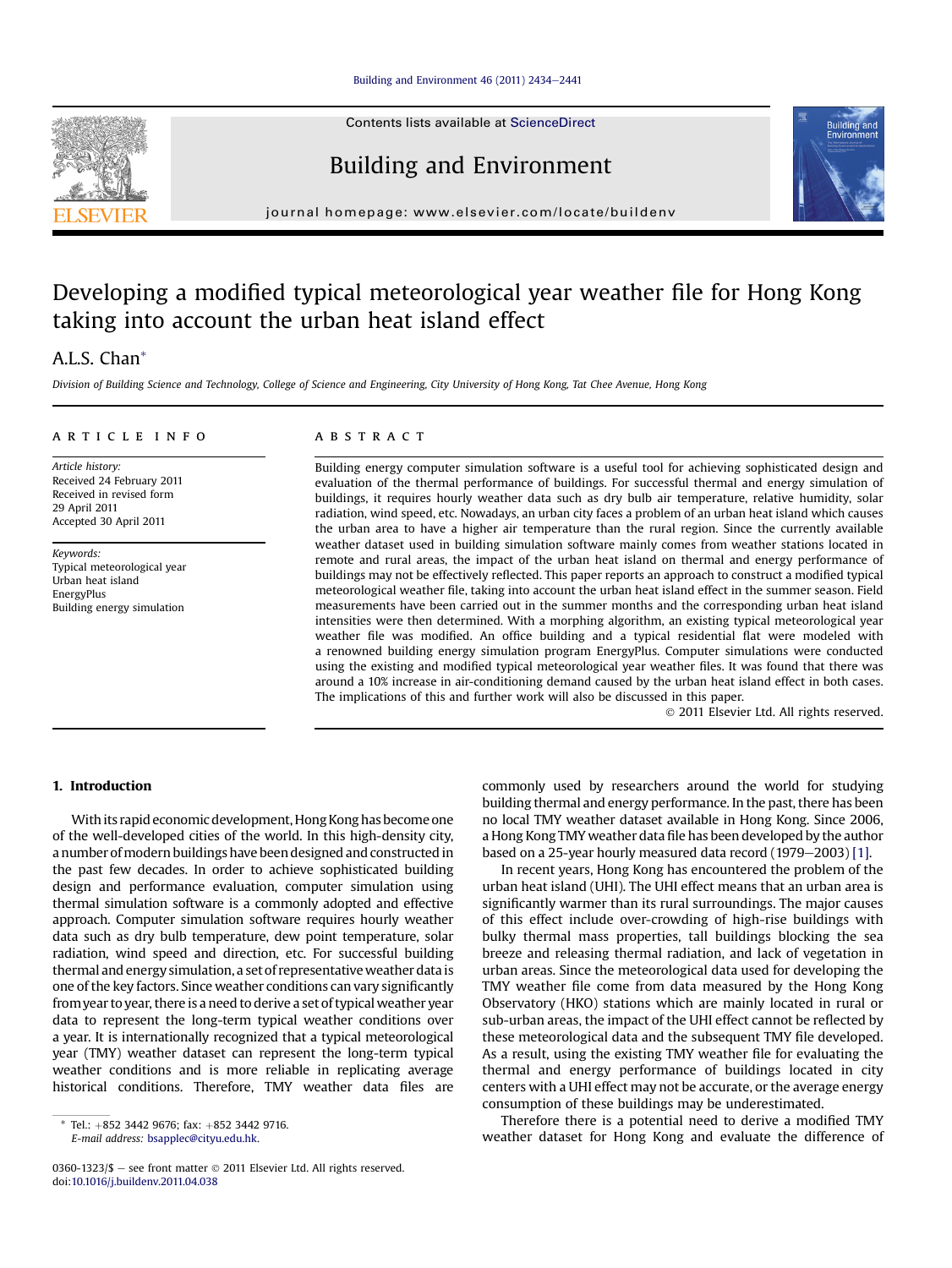thermal and energy performance of buildings located in rural areas and city centers. The objective of this project is to develop a modified TMY weather file for the city center in Hong Kong, taking the UHI effect into account. With the modified TMY weather file, the thermal and energy performance of air-conditioned office buildings and residential apartments located in rural areas and urban cities will be investigated and compared.

There are a number of previous studies on the UHI effect around the world. Giridharan et al. investigated the impact of design-related variables on outdoor micro level daytime and nocturnal heat island effects in urban residential developments in Hong Kong  $[2-5]$ . Through mobile measurements and sensors in fixed stations in three large residential housing estates, it was discovered that surface albedo, sky view factor, vegetation above 1 m in height and average height to total floor area ratio have a very significant influence on the daytime and nocturnal UHI effect. The UHI intensity in London during the summer and winter seasons was studied by Kolokogtroni and Giridharan [6,7]. Six onsite variables including aspect ratio, surface albedo, plan density ratio, green density ratio, fabric density ratio and thermal mass were used in the study. The results revealed that the most critical variable that determined the daytime and nocturnal changes in outdoor temperature during summer season is the surface albedo. In the winter season, the average nocturnal UHI was of similar magnitude to the summer period but the peak winter UHI trends were not as regular as in the summer. Unlike the summer, most of the changes in outdoor temperature during the winter period were caused by climate factors (sky conditions and regional wind velocity) and not the on-site variables. In Greece, research on the UHI effect was carried out by Kolokotsa et al. [8]. Data from meteorological stations and field measurements were used for the analysis. The results indicated that during the summer period where the temperature is high, the UHI took its maximum intensity, of about 8  $^\circ{\sf C}.$  Moreover, the form of UHI was strongly influenced by the wind speed and direction. The northern winds expanded the UHI front while the western winds contributed to a reduction in UHI. Bourbia and Boucheriba studied the impact of geometry on the street climate and UHI effect [9]. The investigation found an air temperature difference of 3–6 $^{\circ}$ C existing between the urban street and its surrounding rural environment. It was suggested that the UHI effect could be reduced by controlling the sky view factor and inclusion of vegetation. Shade from trees could reduce heat gain by directly shading buildings and also by evapotranspiration. The significance of on-site design variables in relation to UHI intensity has also been investigated by Yang et al. [10]. An empirical study on the summer time UHI patterns in three high-rise residential quarters of the inner-city in Shanghai, China was carried out. It was found that site characteristics in plot layout, density and greenery had different impacts on UHI-day and UHI-night patterns. Daytime UHI was closely related to site shading factor. Total site factor as an integrated measure of solar admittance showed a higher explanatory power in UHI-day than sky view factors under a partially cloudy sky condition. On the other hand, nocturnal UHI could not be well explained statistically by the on-site variables, indicating influences from anthropogenic heat and other sources. Evaporative cooling by vegetation played a more important role at night than it did during the day.

The effect of UHI on the air-conditioning load of buildings has been investigated by various researchers. Hassid et al. used building energy simulation software DOE2.1E and weather data of the years 1997 and 1998 at selected sites to study the UHI effect in Athens on the air-conditioning load [11]. The calculation of cooling energy and peak power in the western Greater Athens area based on a typical meteorological year of Athens without taking the UHI effect into account was shown to underestimate both the energy consumption and peak power of the building air-conditioning systems. A similar study was conducted by Radhi in Bahrain [12]. The study was related to climate variability and evaluated its impact on the performance of weather data used in building simulation. The results revealed that the weather file developed based on far past data (before 1991) tends to underestimate the electricity consumption by 14.5% and misrepresented the cooling load by 5.9–8.9%. For prediction of the present and future performance of buildings, it was suggested to use recently updated data (after 1991). In London, Kolokotroni et al. investigated the effect of the UHI on the summer cooling demand and night ventilation strategies for office buildings [13]. Results of air temperature measurements carried out in London in 1999/2000 were used to quantify the London UHI intensity. The measured maximum and minimum air temperatures were used as the air temperature input in the simulation tool. Hourly temperatures were calculated by sinusoidal curve fitting. Parametric analysis was carried out by using a thermal and air flow simulation tool specifically designed for offices in southeastern England. The results found that a rural reference office has an 84% energy demand for cooling compared to an urban office. Moreover, a rural office would not need any artificial cooling at nighttime and would be able to maintain a temperature below  $24$  °C. An urban office would not be able to achieve this. The results also indicated that increased urban temperatures should be taken into account in simulations for assessing the thermal and energy performance of buildings as they resulted in significant deviations from using standard meteorological weather data.

Under subtropical weather conditions, like the Hong Kong situation, so far little work has been done to investigate the thermal and energy performance of buildings with a modified TMY weather file taking into account the UHI effect. In the present study, mobile measurements were performed. The measured data were incorporated into an existing TMY weather data file by using a "Morphing" method. With the modified weather dataset, the impact of the UHI on the cooling demands of commercial and residential buildings in Hong Kong was evaluated. The results and analysis are reported in this paper.

#### 2. Development of a modified typical meteorological year weather file

#### 2.1. Geographical location and climate of Hong Kong

Hong Kong is located on the southern coast of Mainland China (latitude at 22°19' N and longitude at 114°10' E). The territory comprises four major parts namely Kowloon Peninsula, New Territories, Hong Kong Island and Lantau Island. A map of Hong Kong is shown in Fig. 1. Kowloon Peninsula, with an area of 46.94 km<sup>2</sup>, forms the southern part of the main territory of Hong Kong. At the north of the Kowloon Peninsula, there is another major area called New Territories (976.85  $km<sup>2</sup>$ ). These two areas are separated by a street named Boundary Street. The southern part of Kowloon Peninsula faces the Hong Kong Island which is separated from the mainland (Kowloon Peninsula and New Territories) by Victoria Harbor. The area of Hong Kong Island is about 78.51  $\text{km}^2$ . Lantau Island is located at the west of Hong Kong Island with an area of  $147.16 \text{ km}^2$ . It is originally a fishing village. Major infrastructure projects including the Hong Kong International Airport and Hong Kong Disneyland were established on this island.

The climate in Hong Kong is subtropical, tending toward hot and humid summers. The winter season is relatively short and mild. In this city, January and February are often cloudy with dry northerly winds. The monthly mean air temperature is around 16  $\degree$ C and the monthly mean daily total solar radiation ranges from 9.1 to